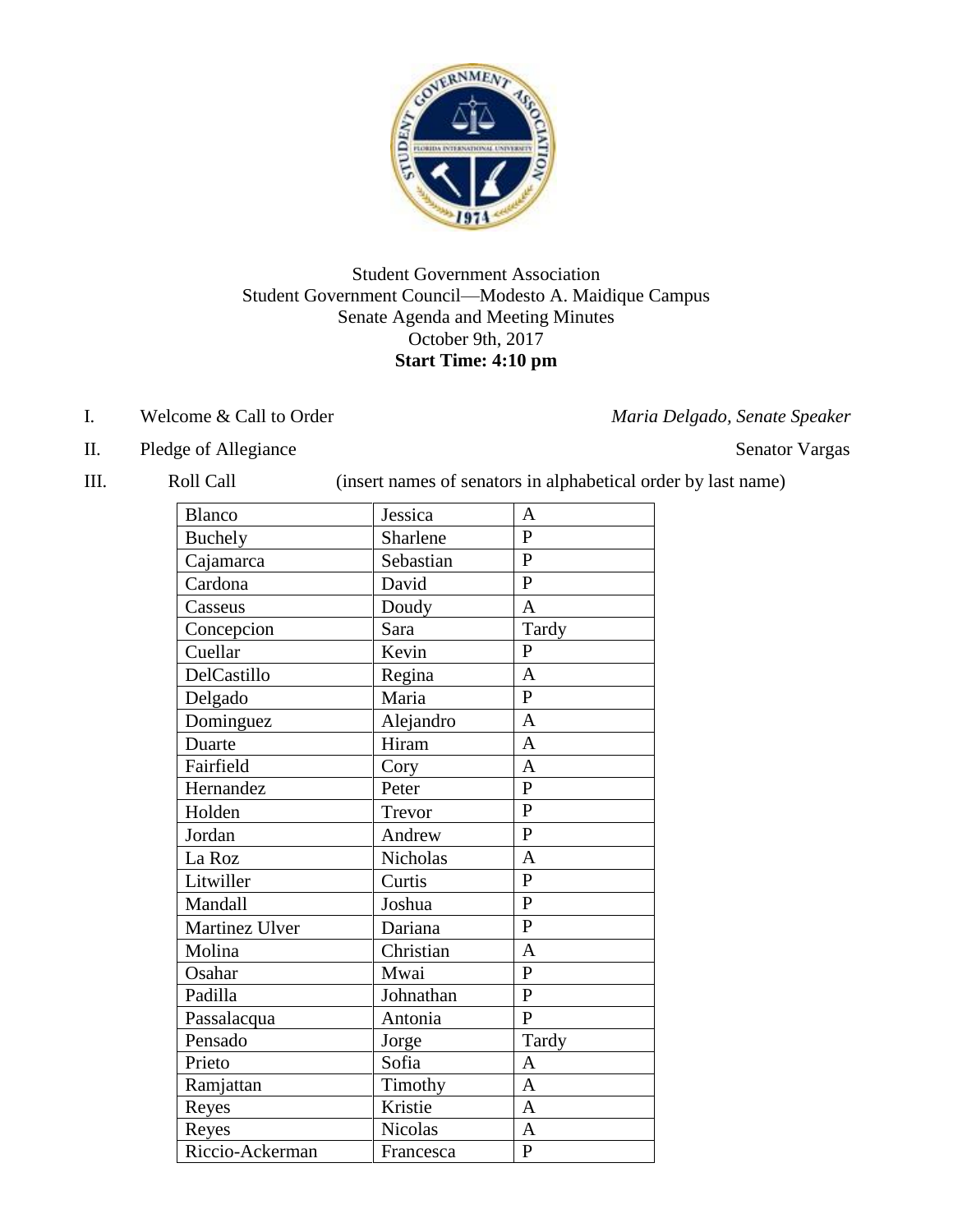| Roig       | Annasofia     | P |
|------------|---------------|---|
| Sanchez    | Roger         | P |
| Sardinas   | Allison       | Α |
| Thompson   | Colin         | А |
| Toussaint  | Cassidie-Anne | P |
| Vargas     | Paulo         | P |
| Watson     | Aujanae       | P |
| Williamson | Cristina      | P |
| 22/37      |               |   |

- IV. Approval of the minutes
- Senator Mandall moves to approve the minutes, Senator Hernandez seconds. Motion passes
- Votes by acclamation
- Senator Vargas moves to go onto Old business, Senator Martinez seconds

## V. Old Business

- Confirmation of Cabinet Positions
	- A. Confirmation of the Secretary of Educational Programs
- Senator Hernandez moves for a 4min Q&A, Senator Jordan seconds. Motion passes
- Senator Buchely moves to end the Q&A, Senator Vargas seconds. Motion passes
- Senator Riccio-Ackerman moves for a 2min discussion, Senator Hernandez seconds. Motion passes
- Confirmed: 23/23
- Senator Cajamarca moves to confirm the Chief of Justice, Senator Delgado seconds. Motion passes
	- B. Confirmation of the Chief Justice
		- Senator Buchely moves for a 8min discussion Q&A, Senator Toussaint seconds. Motion passes
		- Senator Passalacqua moves to end discussion, Senator Buchely seconds. Motion passes
		- Senator Passalacqua moves for a 2min discussion, Senator Cuellar seconds. Motion passes
		- Senator Passalacqua moves to end discussion, Senator Cuellar seconds. Motion passes
		- Confirmed 23/23
		- Senator Buchely moves to move on with the Old Business, Senator Toussaint seconds. Motion passes
	- C. Confirmation of the Secretary of University Affinity
		- Senator Toussaint moves for a 5min Q&A, Senator Watson seconds. Motion passes
		- Senator Osahar moves to end Q&A, Senator Buchely seconds. Motion passes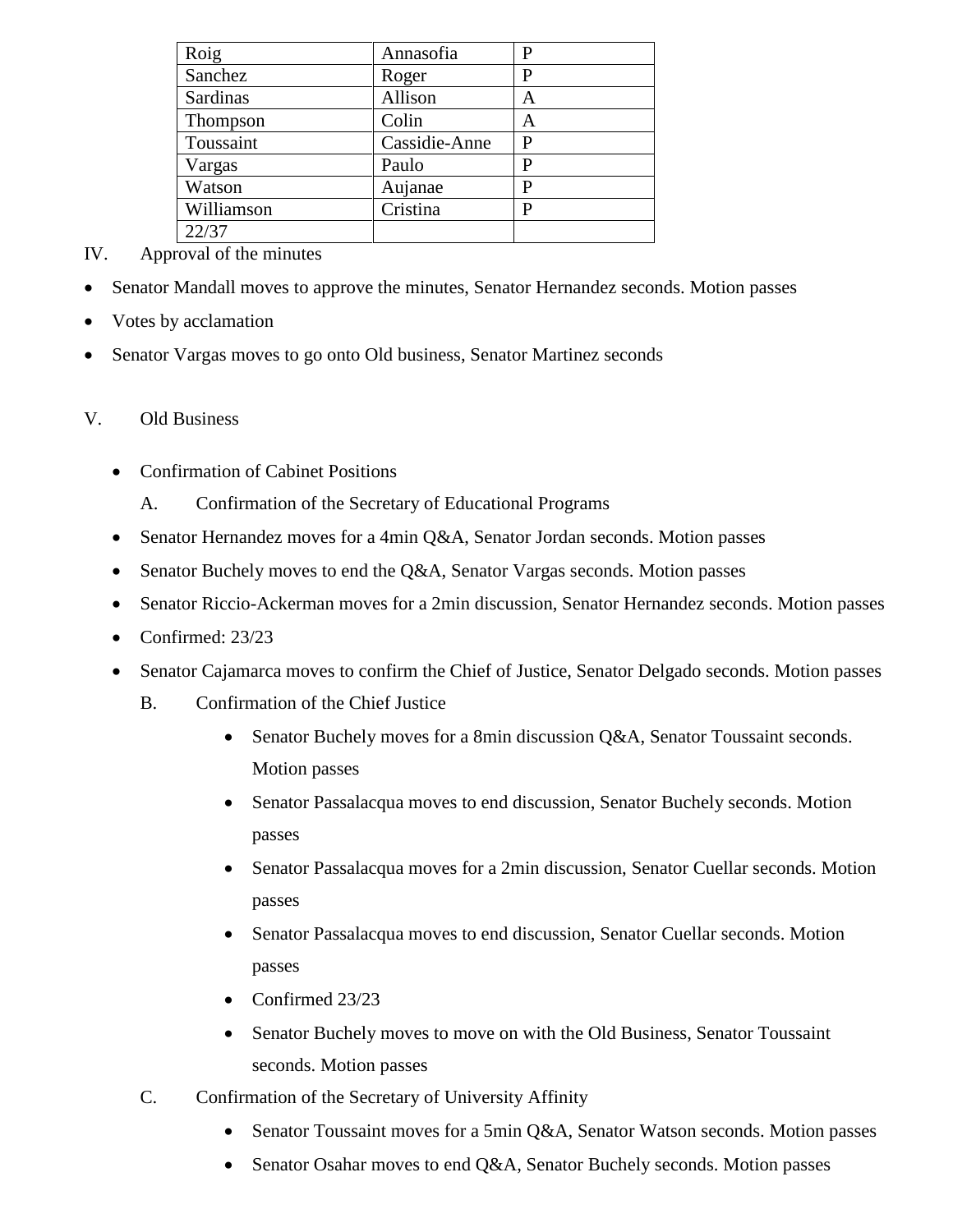- Confirmed 22/22
- D. Confirmation of the Secretary of Veterans Affairs
	- Senator Riccio-Ackerman moves for a 5min Q&A, Senator Toussaint seconds. Motion passes
	- Senator Pensado moves to end Q&A, Senator Toussaint seconds. Motion passes
	- Confirmed:  $21/22$
- E. Confirmation of the Secretary of Student Life
	- Senator Jordan moves to table the secretary of student life, Senator Cuellar seconds. Motion passes
- F. Confirmation of the Traditions Chair
	- Senator Toussaint moves for a 5 min Q&A, Senator Cuellar seconds. Motion passes
	- Senator Osahar moves to end Q&A, Senator Buchely seconds. Motion passes
	- Confirmed 20/20
- G. Confirmation of the Athletics Chair
	- Senator Buchely moves straight to voting, Senator Watson seconds. Motion passes
	- Confirmed 20/20
- Election of Chairperson
	- A. Election of the Graduate and Professional Student Committee Chair
- Senator Toussaint moves to open up the floor for nominations, Senator Concepcion seconds. Motion passes
- Senator Roig nominates Senator Osahar, Senator Osahar humbly accepts
- Senator Martinez moves to go straight to voting, Senator Buchely seconds. Motion passes
- Confirmed
- Senator Mandall moves to go into reports, Senator Toussaint seconds. Motion passes
- VI. New Business
	- A. Confirmation of the Chief Justice
	- \*\*\*Was moved into "Old Business"\*\*\*
- VII. Reports
	- A. Speaker
		- i. Fill out the senate committee form on Orgsync. After you sign on--search student government--click forms—then click Senate committee form.
	- B. Speaker Pro-Tempore
		- i. Senator one-on-one to discuss project initiatives